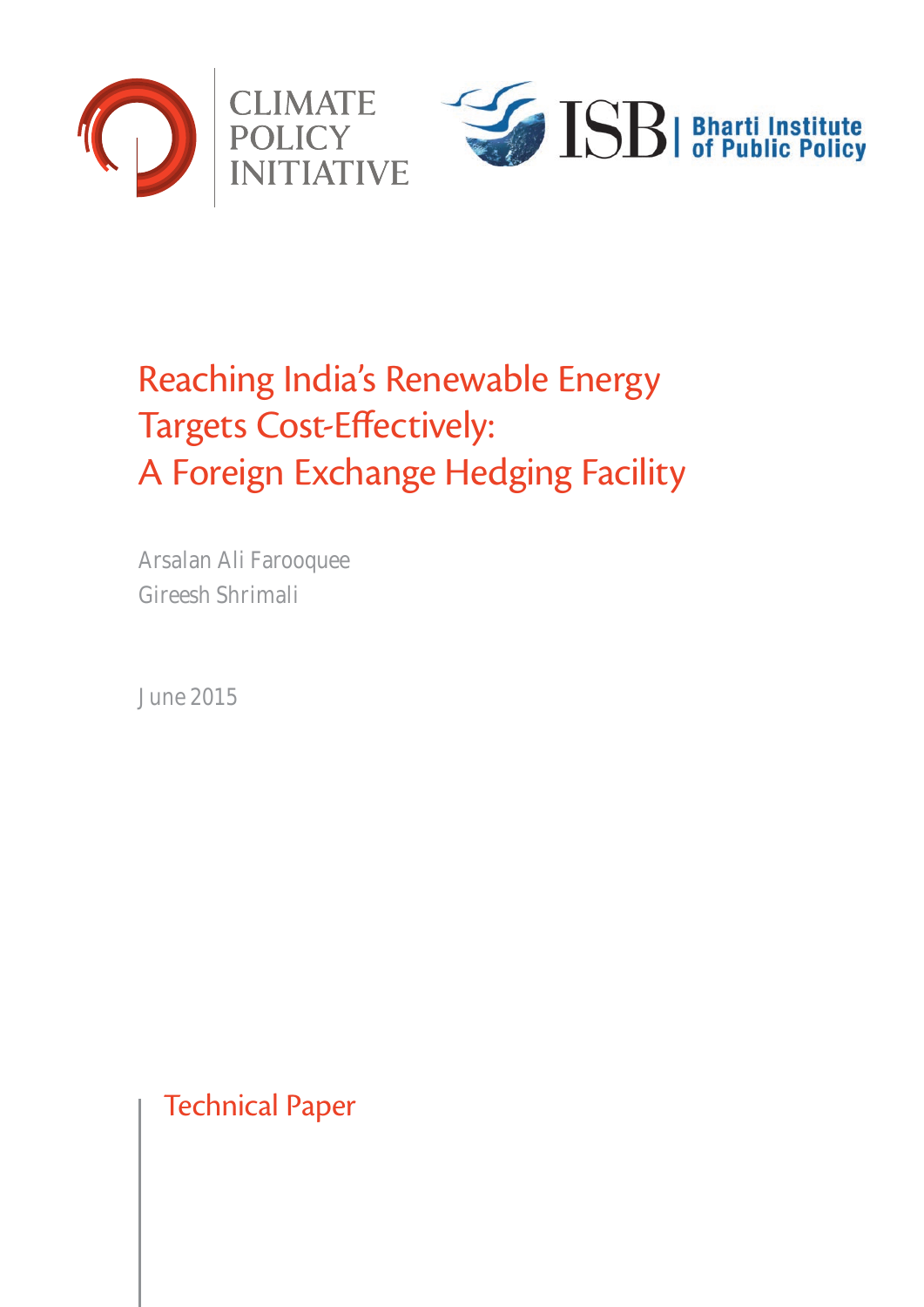## **Acknowledgements**

The authors thank CPI staff David Nelson, Ruby Barcklay, Maggie Young, and Amira Hankin for internal review. We thank Darrell Duffie, Timothy Irwin, and Robert Sheppard for their feedback and guidance. We thank participants in our primary research for their contribution. We also thank ISB for its continued support toward our research efforts. The views expressed in this paper are the authors' own.

## **Descriptors**

| Sector   | Renewable energy finance                          |
|----------|---------------------------------------------------|
| Region   | India                                             |
| Keywords | Currency hedging, renewable energy finance, India |
| Contact  | Gireesh Shrimali: gireesh.shrimali@cpidelhi.org   |

## **About CPI**

Climate Policy Initiative is a team of analysts and advisors that works to improve the most important energy and land use policies around the world, with a particular focus on finance. An independent organization supported in part by a grant from the Open Society Foundations, CPI works in places that provide the most potential for policy impact including Brazil, China, Europe, India, Indonesia, and the United States.

Our work helps nations grow while addressing increasingly scarce resources and climate risk. This is a complex challenge in which policy plays a crucial role.

## **About ISB**

The Indian School of Business (ISB) is a global business school offering world-class management education across its two campuses – Hyderabad and Mohali. The School has grown at a rapid pace over the twelve years since its inception and already has several notable accomplishments to its credit– it is the youngest school ever to consistently rank among the top Global MBA programmes, the first institution in South Asia to receive the prestigious AACSB accreditation, one of the largest providers of Executive Education in Asia, and the most research productive Indian management institution. A vibrant pool of research-oriented resident faculty and strong academic associations with leading global B-schools, have helped the ISB fast emerge as a premier global Business school in the emerging markets. For more details visit www.isb.edu.

Copyright © 2015 Climate Policy Initiative [www.climatepolicyinitiative.org](http://www.climatepolicyinitiative.org ) All rights reserved. CPI welcomes the use of its material for noncommercial purposes, such as policy discussions or educational activities, under a Creative Commons Attribution-NonCommercial-ShareAlike 3.0 Unported License. For commercial use, please contact admin@cpisf.org.

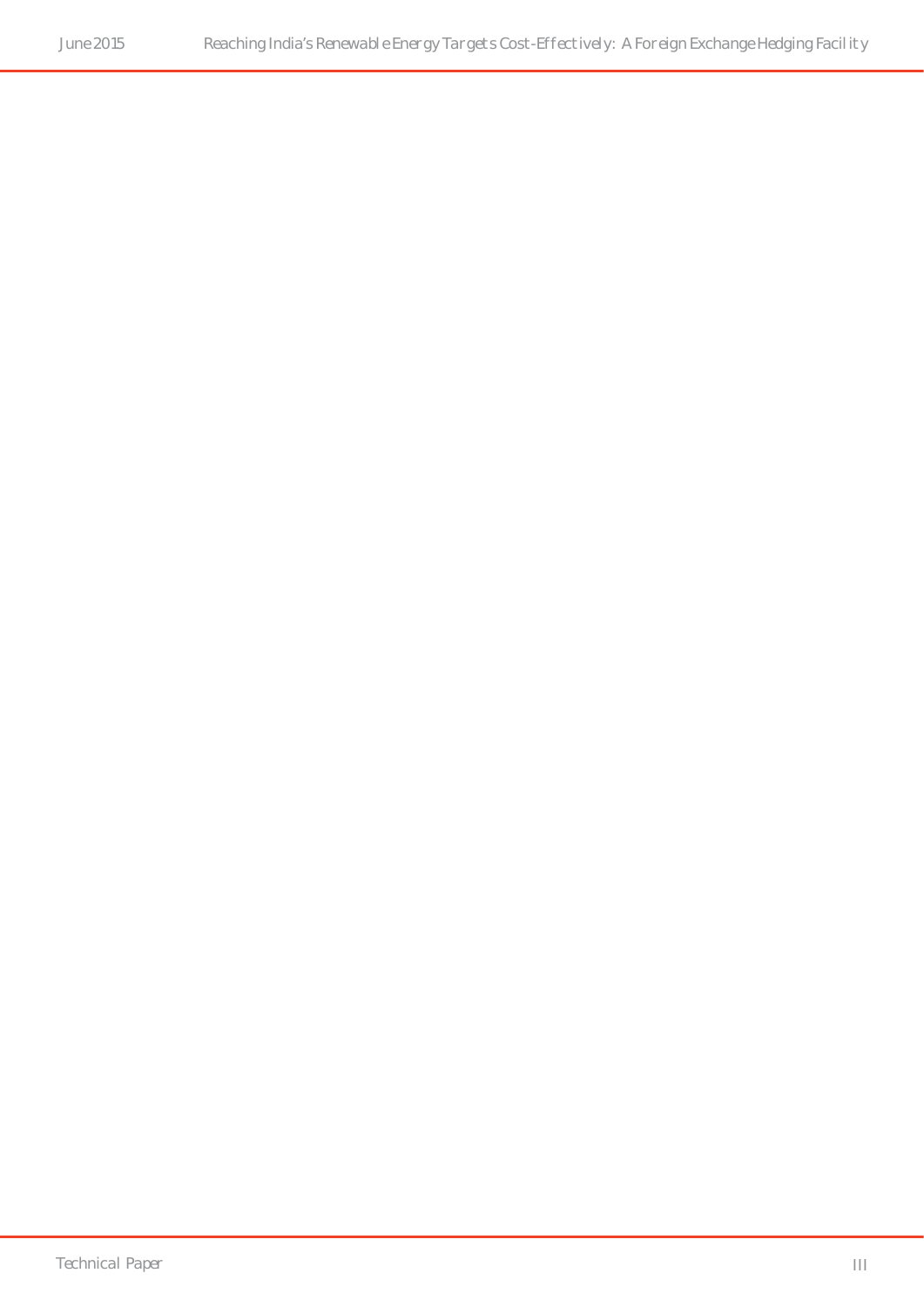## **Reaching India's Renewable Energy Targets Cost-Effectively: A Foreign Exchange Hedging Facility**

Arsalan Ali Farooquee and Gireesh Shrimali

#### **Abstract**

A major barrier to deploying renewable energy in India is a shortage of debt at attractive terms. Domestic debt in India has high cost, short tenor, and variable interest rates, adding 30% to the cost of renewable energy. Currently foreign debt is as expensive as domestic debt because it requires market-based foreign exchange hedging solutions. This paper investigates a government-sponsored foreign exchange facility as an alternative way for facilitating provision of foreign debt at attractive terms. We use a representative stochastic model of the INR-USD foreign exchange rate. We find that the expected cost to provide a 10-year currency hedge via a government-sponsored foreign exchange facility is 3.5 percentage points, which is 50% lower than the cost of a market hedge. We also find that this facility has the potential to reduce the cost of renewable energy by up to 19% and the cost of government support by up to 54%. However, these benefits come with a caveat: the government should manage the risks related to unexpected and extreme currency movements appropriately. One option to manage these risks is via a capital buffer, which we explicitly model. We find that, for the facility to achieve India's current sovereign rating, the cumulative capital buffer would be almost 30% of the underlying loan. Finally, using option theory, we calculate the market cost of maintaining this capital buffer, which largely explains the difference between the market cost of hedging and the expected cost of hedging from this facility.

*Keywords:* currency hedging, renewable energy, foreign exchange risk, capital buffer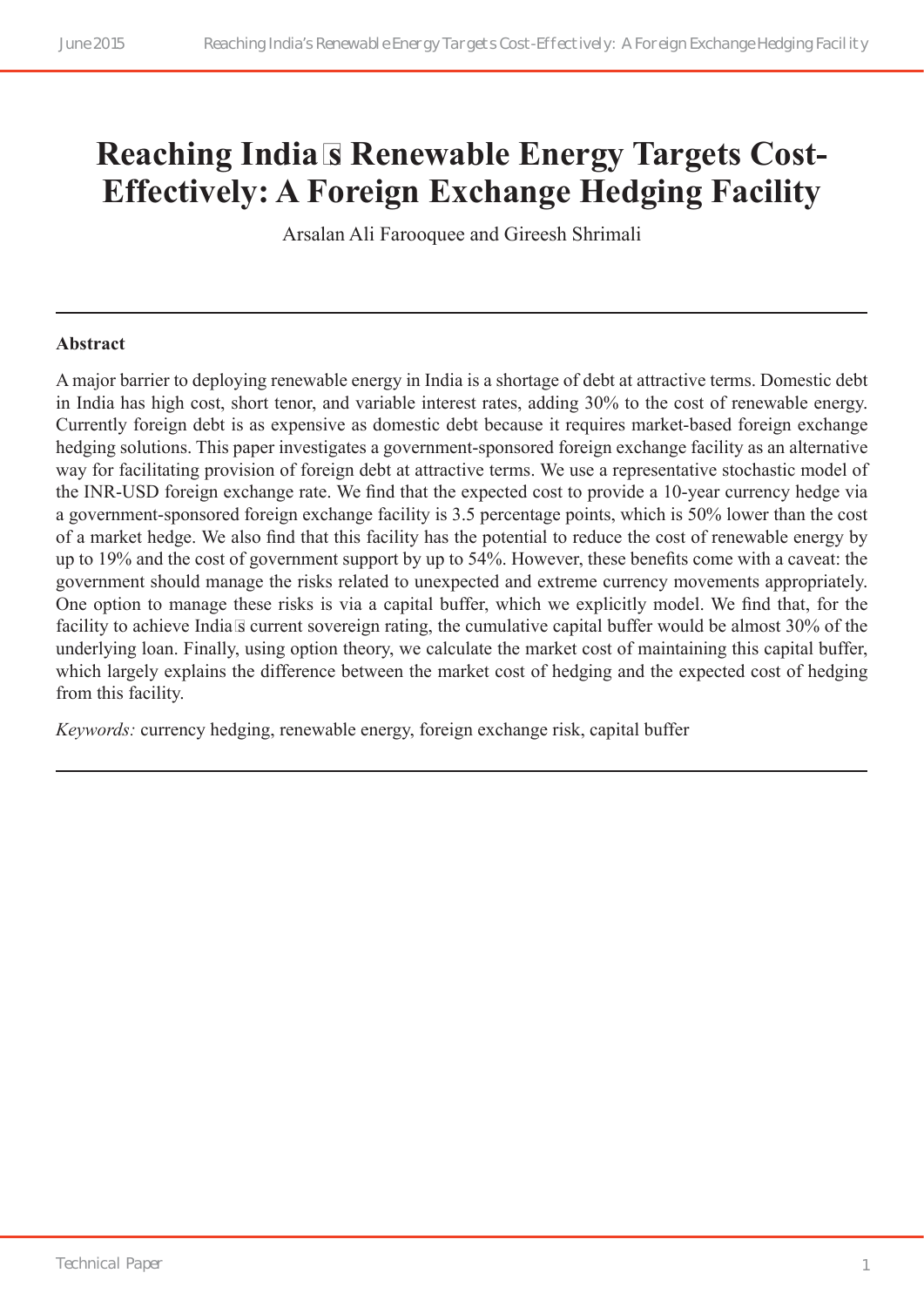### **1.Introduction**

India has ambitious renewable energy targets for 2022.<sup>1</sup> However because of the government's limited budget, a cost-effective policy path is crucial to achieving those targets. Achieving India's renewable energy targets cost-effectively faces two key barriers – a shortage of debt and inferior terms of debt (CPI, 2012).

The estimated availability of private capital for infrastructure investment during the 12th Five Year Plan is 27% lower than what's required (RBI, 2012). In addition, inferior terms of domestic debt, specifically high cost, short tenor, and variable interest rates, increase the cost of renewable energy in India by 30% compared to the US (CPI, 2012). This directly increases the cost of government support. More debt at attractive terms, specifically reduced cost, extended tenor debt, is needed to achieve India's renewable energy targets.

Domestic loans in India are expensive, typically costing more than 12% per year (CPI, 2012). In addition, these loans tend to be for shorter terms, and have variable interest rates. Foreign loans may be attractive for Indian policymakers, given that cheaper, longer-term, fixed-rate foreign loans have the potential to reduce the cost of renewable energy and, therefore, the cost of government support (CPI, 2012; CPI, 2014).

However, when a renewable energy project is financed by a foreign loan, the mismatch in the underlying currency of debt obligations (for example, USD) and currency of revenue (for example, INR) exposes the project to the risk of devaluation in the latter, necessitating the use of a currency hedge to protect against these devaluations<sup>2</sup>

Hedging exposure in financial markets in India is expensive, and the high costs of hedging almost entirely negate the benefit of cheaper foreign borrowings. The typical cost of currency hedging in India is around 7% per year (Bloomberg terminal<sup>3</sup>), which makes a fully hedged foreign loan nearly as expensive as domestic loans (CPI, 2012).

Reducing the cost of foreign debt, by reducing the currency hedging cost, can mobilize foreign capital and spur investments in renewable energy by reducing the cost of capital. This would then reduce the delivered cost of renewable energy,<sup>4</sup> making renewable energy more competitive with electricity generated from fossil fuels (CPI, 2012); as well as reduce the government cost of support (CPI, 2014).

The Government of India has realized the role cheaper currency hedging mechanisms can play in expanding renewable energy capacity. The government has shown interest in providing cheaper currency hedging for renewable energy using funds from the National Clean Energy Fund.<sup>5</sup> Subsequent government announcements have discussed the initial design of a hedging facility.<sup>6</sup>

<sup>1</sup> The government of India has recently revised the renewable energy targets to 160GW of solar and wind energy capacity by 2022. This is more than six times the current installed renewable energy capacity of 23GW.

<sup>2</sup> In theory, INR has a market-determined exchange rate. However, RBI can intervene actively in cases of excessive volatility (HSBC, 2012).

<sup>3</sup> Last accessed in January 2015

<sup>4</sup> For this paper, delivered cost of renewable energy includes the per unit generation (only) cost to the consumer. In most cases, this is the same as the levelized cost, which is the per unit revenue required for a project to be viable; however, in some cases, it may include surcharges.

<sup>5</sup> See [http://www.livemint.com/Politics/ZfmQqAhTj0YR6epa7DS53J/India-may-leverage-clean-energy-fund-to-hedge-foreign](http://www.livemint.com/Politics/ZfmQqAhTj0YR6epa7DS53J/India-may-leverage-clean-energy-fund-to-hedge-foreign-loans.html?utm_source=copy)[loans.html?utm\\_source=copy](http://www.livemint.com/Politics/ZfmQqAhTj0YR6epa7DS53J/India-may-leverage-clean-energy-fund-to-hedge-foreign-loans.html?utm_source=copy)

<sup>6</sup> See [http://economictimes.indiatimes.com/industry/energy/power/power-minister-piyush-goyal-eyes-bidding-in-dollar-to-cut](http://economictimes.indiatimes.com/industry/energy/power/power-minister-piyush-goyal-eyes-bidding-in-dollar-to-cut-solar-tariff/articleshow/46684838.cms)[solar-tariff/articleshow/46684838.cms](http://economictimes.indiatimes.com/industry/energy/power/power-minister-piyush-goyal-eyes-bidding-in-dollar-to-cut-solar-tariff/articleshow/46684838.cms)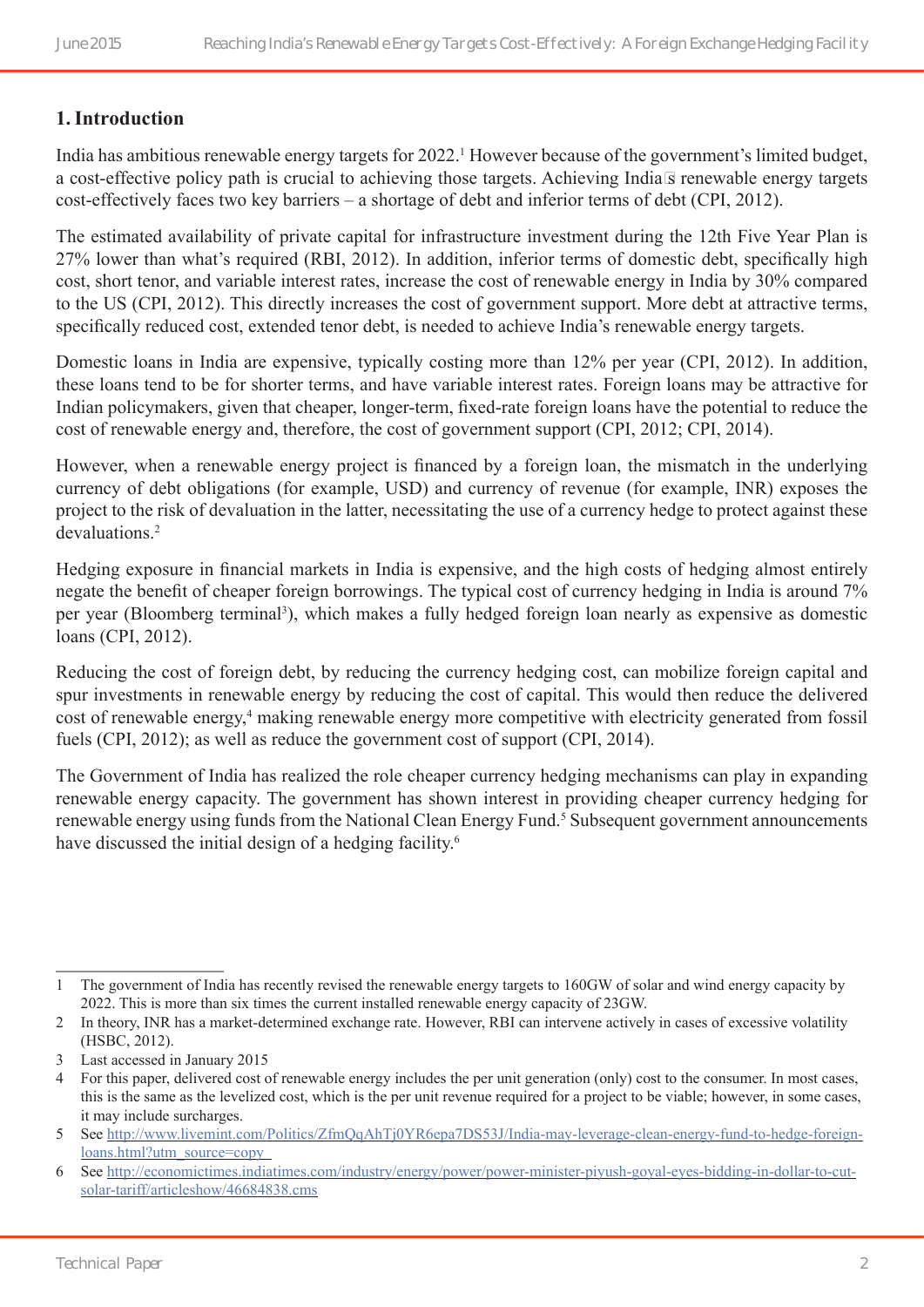Given that government policies can influence currency rates, there is an argument for governments providing a currency hedging solution in strategic situations. Macroeconomic conditions are primary drivers of foreign exchange rates (IDBI, 2006), and most macroeconomic conditions can be influenced by government policies. Given that governments may be in the best position to bear (and respond to) currency risk, they can choose to bear this risk in certain strategic situations, such as deployment of renewable energy.

Another argument for the Indian government providing currency hedging is that bearing the currency risk for renewable energy offsets the risk the government (and the economy as a whole) takes on the currency risk related to future imported fossil-fuel purchases. This is particularly relevant for imported coal, which is the marginal fossil fuel that additional renewable energy is likely to replace (CPI, 2015).

However, the hedging proposals that the government has announced so far do not fully assess the risks associated with foreign exchange rate hedging adequately. These proposals discuss the average rate the INR has depreciated against the USD, and propose a facility that addresses this average depreciation. But currency movements can be unexpected and uncertain.7

This requires an in-depth assessment of not only the expected cost of providing such a hedging facility but also the risk implications. We do so by using a representative probabilistic model to model future foreign exchange rate movement; however, with the caveat that our results only provide an insight into various aspects of designing an FXHF, and a more detailed design would require in-depth modelling in collaboration with industry and academic experts.

#### **2. A foreign exchange hedging facility (FXHF)**

A government-sponsored FXHF ("the FXHF") could be a cheaper mechanism which could effectively support hedging of currency risk. The FXHF would provide hedging for expected currency depreciation and unexpected and extreme currency depreciation separately, hence providing greater control over risk exposure and risk assessment than hedging in the market.

Under the FXHF, the government can provide project developers or off-takers (for example, public distribution companies) protection from currency risk through a standalone fund. The cash flows under the FXHF depend on whether the project's power purchase agreement (PPA) is based on local currency (INR) or hard currency (USD). Both of these models are described below.

#### *2.1 An FXHF for a local currency power purchase agreement*

Under a local currency power purchase agreement, the power purchase agreement is denominated in local currency, and the project developer borrows in foreign currency; therefore, the foreign exchange risk exposure is borne by the project developer. In this case, the FXHF can enter into a swap – contract for differences  $(CFD)<sup>8</sup>$  – with the project developer with exposure to currency risk.

<sup>7</sup> Forecasting exchange rates in a deterministic manner is not easy because each of the existing exchange rate theories holds only in specific settings and explains only specific macroeconomic phenomena. No single theory contains all the factors that may have an impact on foreign exchange rates (ADBI, 2006).

<sup>8</sup> The FX risk exposure of the project developer can be fixed at a pre-determined level beyond which FXHF will cover the risk by paying cash to the project developer. The frequency of this payment would be similar to debt payment obligations of the project developer.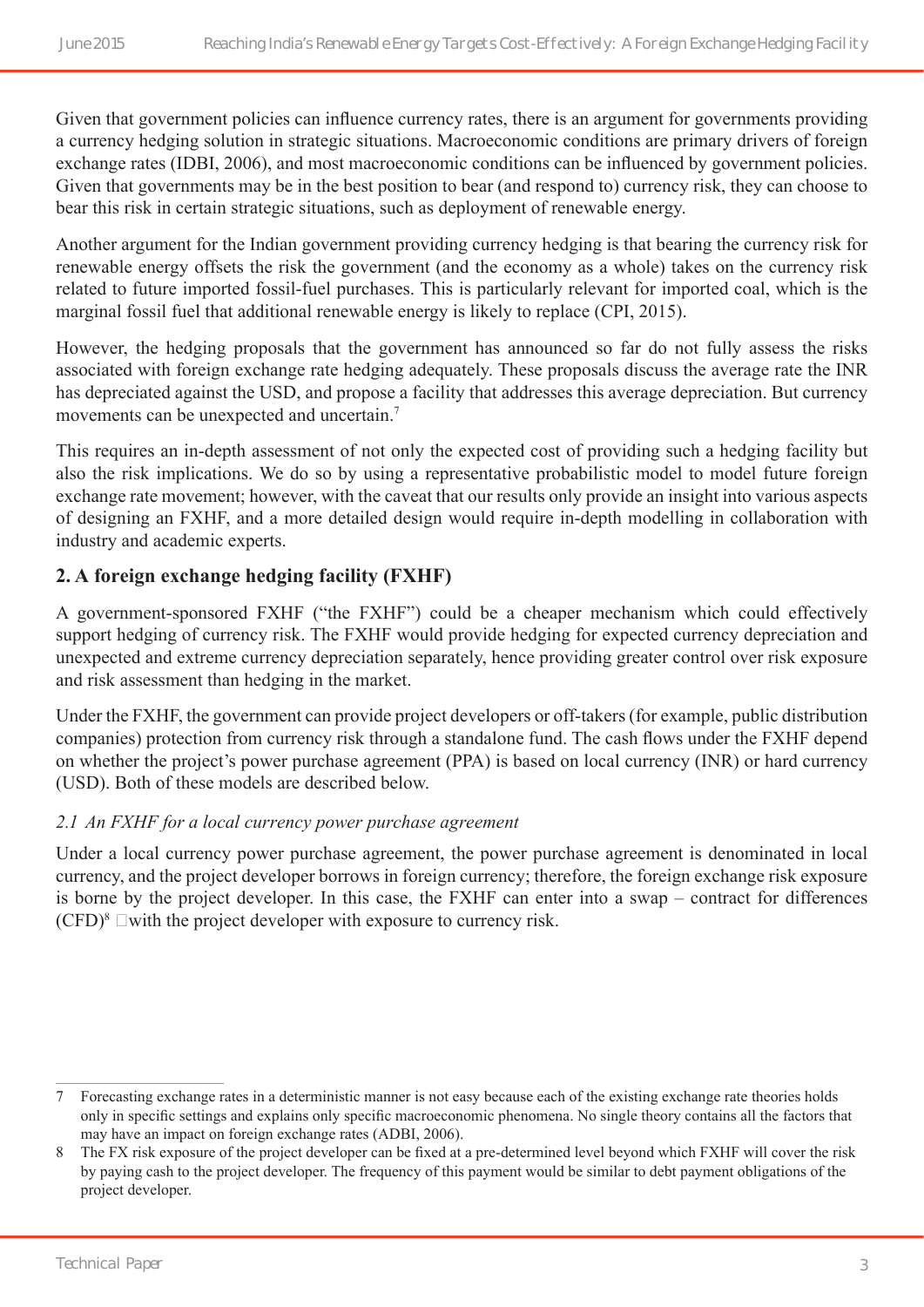Under a contract for differences, the two parties would sign a contract at a fixed foreign exchange rate and exchange payments for the differences between the actual and the contract foreign exchange rates. For example, if the fixed rate is 1 USD = 63 INR, then, at fixed periods when debt payments are due (yearly or quarterly), if the foreign exchange rate is higher than  $1 \text{ USD} = 63 \text{ INR}$ , the FXHF would make a net payment to the project developer. Otherwise, the project developer would make a net payment to the FXHF.

The following flow-chart depicts the flow of payments for an FXHF for a local currency power purchase agreement:



#### *2.2 An FXHF for a hard currency power purchase agreement*

Under a hard currency power purchase agreement, the power purchase agreement is denominated in a hard currency such as USD or Euro, and the off-taker is exposed to the foreign exchange risk. Since it may be politically difficult to pass the full foreign exchange risk to the customers,<sup>9</sup> a hard currency power purchase agreement could put severe strain on off-takers – in particular, distribution companies – if the foreign exchange risk is not adequately covered, especially because of the poor financial health of Indian distribution companies.10 In this case, the foreign exchange risk is taken by the off-taker, or the distribution company, and hence the FXHF will enter into a contract for differences with the off-taker instead of the project developer.

<sup>9</sup> Hard currency PPAs didn't work well in extreme stress situations as experienced in Indonesia and Argentina as these governments refused to increase tariffs to match currency depreciation against the USD. India experimented with such a tariff mechanism unsuccessfully with a combined cycle gas plant in 1997 (GVK Industries' 217 MW (Phase 1) in Jegurupadu, Andhra Pradesh (CPI, 2014(b)).

<sup>10</sup> <http://natgrp.org/2013/07/13/accumulated-losses-of-state-power-utilities-as-on-2013/>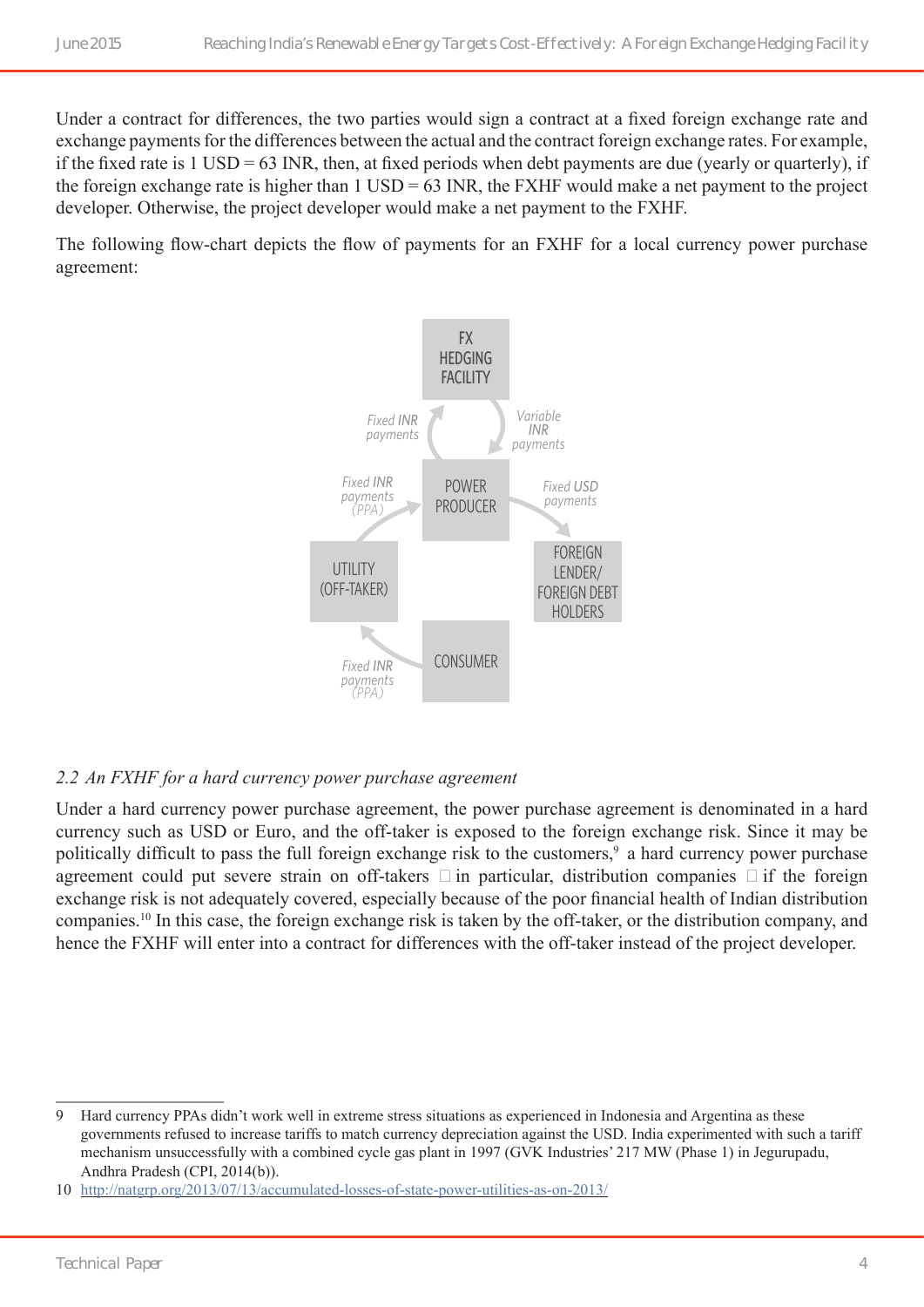The following flow-chart depicts the flow of payments for a hard currency power purchase agreement:



#### *2.3 Design considerations for an FXHF*

The design of the FXHF would remain the same under both a local currency and hard currency power purchase agreement. Only the counterparty (the entity entering into the contract for differences) would be different. Under a local currency power purchase agreement, the counterparty would be the project developer; while under a hard currency power purchase agreement, the counterparty would be the off-taker.

However, designing the facility would be a large undertaking, given that currency movements can be uncertain and volatile. The design of the FXHF requires detailed analysis of the following:

- **Expected cost:** The expected net payments by the FXHF. This would be the net present value of the difference between the variable INR payments from the FXHF to the counterparty and the fixed INR payments from the counterparty to the FXHF.
- **Risk exposure:** The different risks explicit and implicit that the FXHF may face. In particular, the FXHF may face the risk of unexpected and extreme movements in the foreign exchange rate.
- **Capital buffer:** The amount required, beyond expected cost, to address unexpected and extreme movements in the foreign exchange rate. This buffer would ensure that, given a particular probability of default, the FXHF does not run out of money.
- **Size:** The total size of the FXHF, which is the sum of the expected cost and the capital buffer. This is the size of the FXHF required to ensure that the FXHF not only takes care of the expected cost but also provides the capital buffer for unexpected and extreme movements.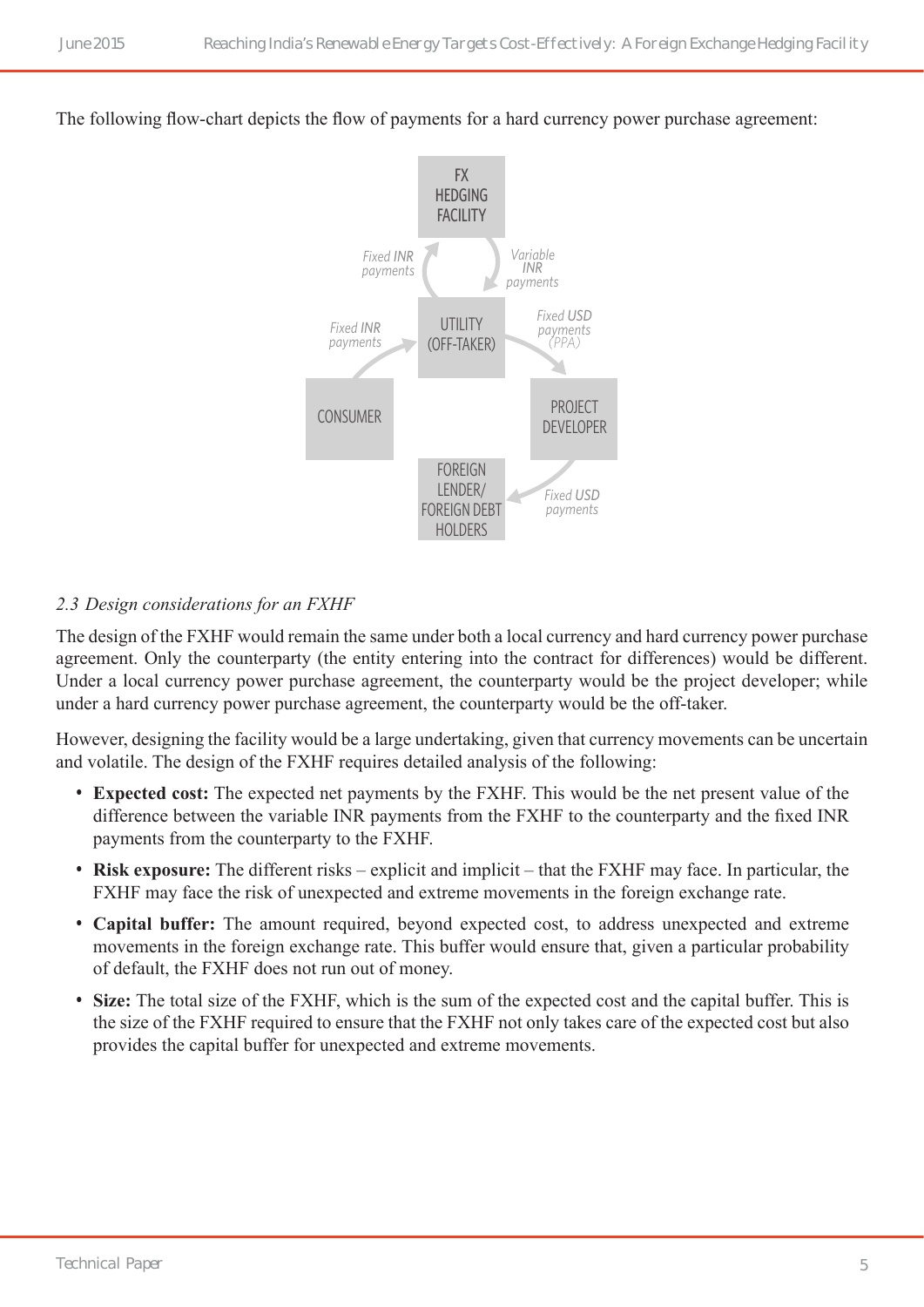All of these require forecasting foreign exchange rates. In Section 3, we forecast long-term foreign exchange rates using annual foreign exchange time series data,<sup>11</sup> and a representative stochastic model, where the forecasted values have associated probabilities. In Section 4, based on the expected foreign exchange rates, we calculate the expected cost of currency hedging, the impact of FXHF on the delivered cost of renewable energy, and the cost of support for the government. In Section 5, we use different probability levels of foreign exchange rate forecasts to assess the risk exposure of the FXHF, and to estimate the capital buffer. Finally, we calculate the cost of maintaining the capital buffer or the market risk covered by the capital buffer using option pricing theory.

We note that this work is preliminary, and the final design of the FXHF would involve further detailed analysis. We also note our implicit assumptions: first, it is possible to forecast foreign exchange rates in a stochastic manner; and second, it is possible to not only provide a hedging solution with an expected cost but also to design a robust FXHF using an appropriate capital buffer. We understand that these assumptions can be challenged; however, the purpose of our analysis is meant just to provide insights into the design of an FXHF.

#### **3. Forecasting foreign exchange rate**

A deterministic model for a foreign exchange forecast is based on several economic and non-economic variables; such models forecast a single foreign exchange value for a particular point in time in the future. Different exchange rate theories are used as foundations for deterministic models (ADBI, 2006).<sup>12</sup> These include partial equilibrium models, general equilibrium models, and hybrid models. Each theory holds in a particular context and explains some macroeconomic conditions. However, no single theory comprehensively explains currency movements (ADBI, 2006). Therefore, a deterministic model for foreign exchange rate forecasting can easily go wrong.

To overcome these difficulties with deterministic models, we used a stochastic model to forecast the long-term foreign exchange rate based on historic data. A stochastic model considers cumulative (or combined) effects of multiple uncertainties (over the variables discussed above) on the foreign exchange rate. Thus, a stochastic model is a better representation of the movement of foreign exchange rates compared to deterministic models, and these models are regularly used in the market to price foreign exchange swaps and options. However, one caveat is that such a model is still not perfect as it is derived from historical data over a certain time period (in our case 1995-2014), while foreign exchange fluctuations can result from future (and unexpected) political and macroeconomic events which this particular historical data may not reflect, such as sovereign default.

Our long-term INR-USD exchange rate forecast involves the following steps: first, choosing an appropriate stochastic model; second, determining the key parameters of the stochastic model; and third, using the stochastic model to forecast the INR-USD exchange rate, using Monte-Carlo simulations.

<sup>11</sup> This is for demonstration purposes only. Quarterly data can be used to match the actual flows from the FXHF, based on loan repayment profiles.

<sup>12</sup> These models include the following (ADBI, 2006):

<sup>•</sup> Partial equilibrium models are single factor models. These include: (relative or absolute) power purchase parity (PPP), which considers only the goods market; (covered or uncovered) interest rate parity, which considers (only) the assets market; and the external equilibrium model, which considers only the balance of payments.

<sup>•</sup> General equilibrium models are more complex models. These include: the Mundell-Fleming model, which considers the equilibrium of the goods market, money market and balance of payments; the Balassa-Samuelson model, which considers maximization of firms' profits; the pricing to market model, which considers maximization of consumers' utilities; and the Redux model, which was developed by Obestfeld and Rogoff.

<sup>•</sup> Hybrid models, such as the Dornbusch model, are obtained by combining the monetary equilibrium with the adjustment of prices outputs toward their long run equilibrium, and can be called hybrids of monetary equilibrium with purchase power (or interest rate) parity.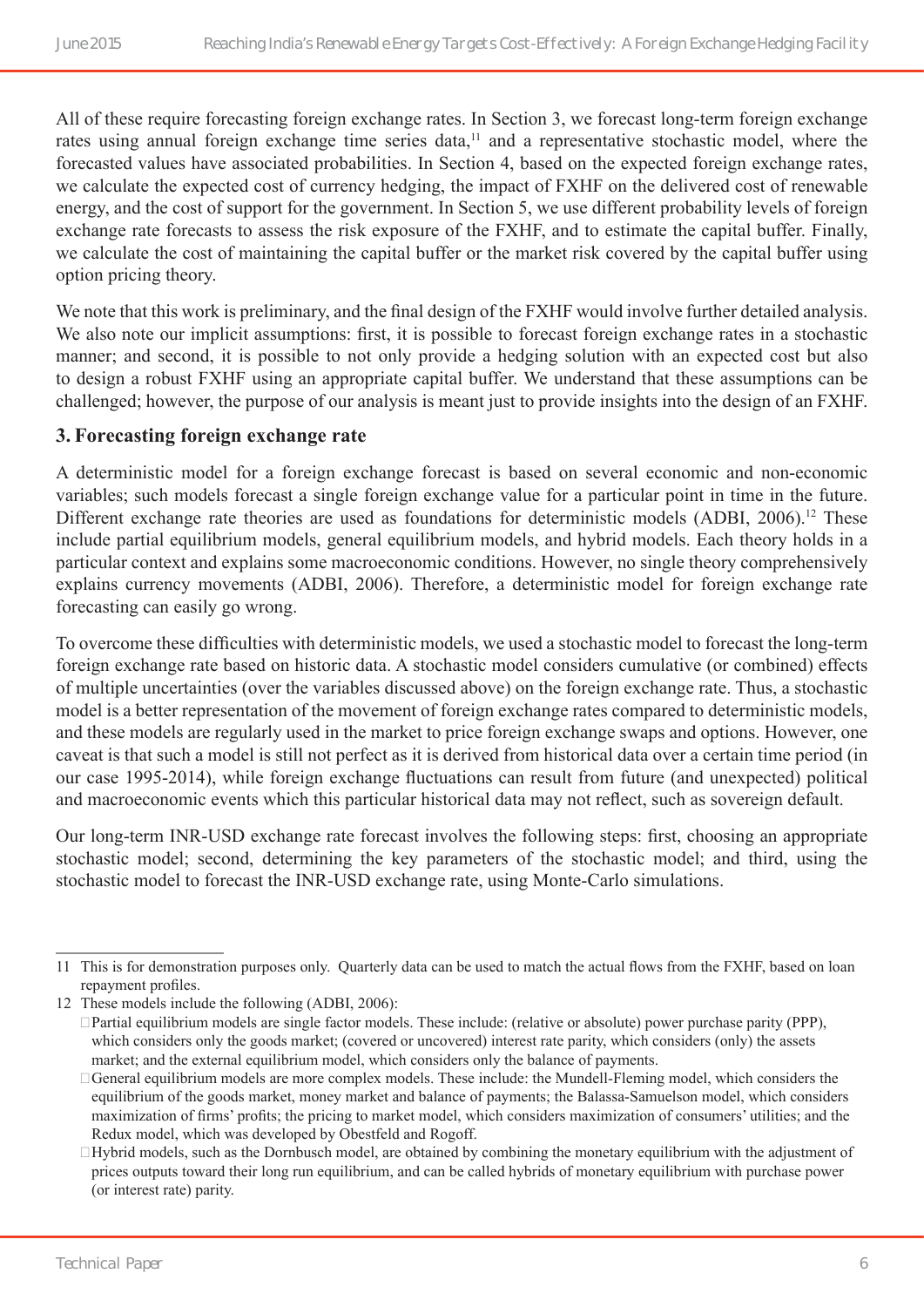#### *3.1 Geometric Brownian motion*

As the first step, we chose the geometric Brownian motion (GBM) as an appropriate stochastic model, based on its properties of log-normal distribution of returns<sup>13</sup> and a Markov process. Under a GBM, the foreign exchange rate is characterized by a trend (deterministic) component and a random (stochastic) component.

Representing a foreign exchange rate with a GBM is based on the assumption that the logarithmic returns are normally distributed. That is, the underlying assumption is that all the uncertainties affecting the foreign exchange rates are not only independent but also none of them are dominant. This assumption may be violated in reality, given that many of the uncertainties that affect foreign exchange rate, including government policies, may not satisfy these conditions. Other stochastic processes have been suggested as alternatives.

Despite this, GBM provides a reasonable, first-order, approximation to exchange rate movements, and has been extensively used for modelling purposes in not only academia but also in the finance industry. For example, in the exchange rate market, vanilla (the simplest) foreign exchange option prices are generally quoted using the Black-Scholes framework, which is based on a GBM. Also, the currency option pricing model proposed by Heston (1993) is based on a GBM. Hence, a GBM provides a suitable representative process for foreign exchange forecast modelling.

The following stochastic differential equation represents a GBM for a foreign exchange rate:

$$
dS_t = \mu S_t dt + \sigma S_t dW_t
$$
 (I)

where  $\mu$  is the drift rate and  $\sigma$  is the standard deviation,  $\mu S_t$ dt is the trend (deterministic) component and  $\sigma S_t dW_t$ is the stochastic (random) component. The solution of equation (I) gives the following process representing a foreign exchange rate:

$$
FX_t = FX_o \exp\left[\left(\mu - \sigma^2/2\right)t + \sigma * W_t\right]
$$
\n<sup>(II)</sup>

where  $FX_t$  is the foreign exchange rate at time t,  $FX_o$  is the foreign exchange rate at time  $t=t_o$ , and  $W_t$  is a Weiner process. In equation (II),  $(\mu - \sigma^2/2)$ t represents the trend component and  $\sigma^*W_t$  represents the stochastic component of the foreign exchange rate movements. W<sub>r</sub> can be further written as:

$$
W_t = Z * \sqrt{t}
$$
 (III)

where Z is normally distributed random number between 0 and 1.

<sup>13</sup> GBM implies that returns have a lognormal distribution; that is, the logarithmic returns have a normal distribution. Since a lognormal distribution prohibits negative values, a GBM can overestimate extreme depreciation in FX rates.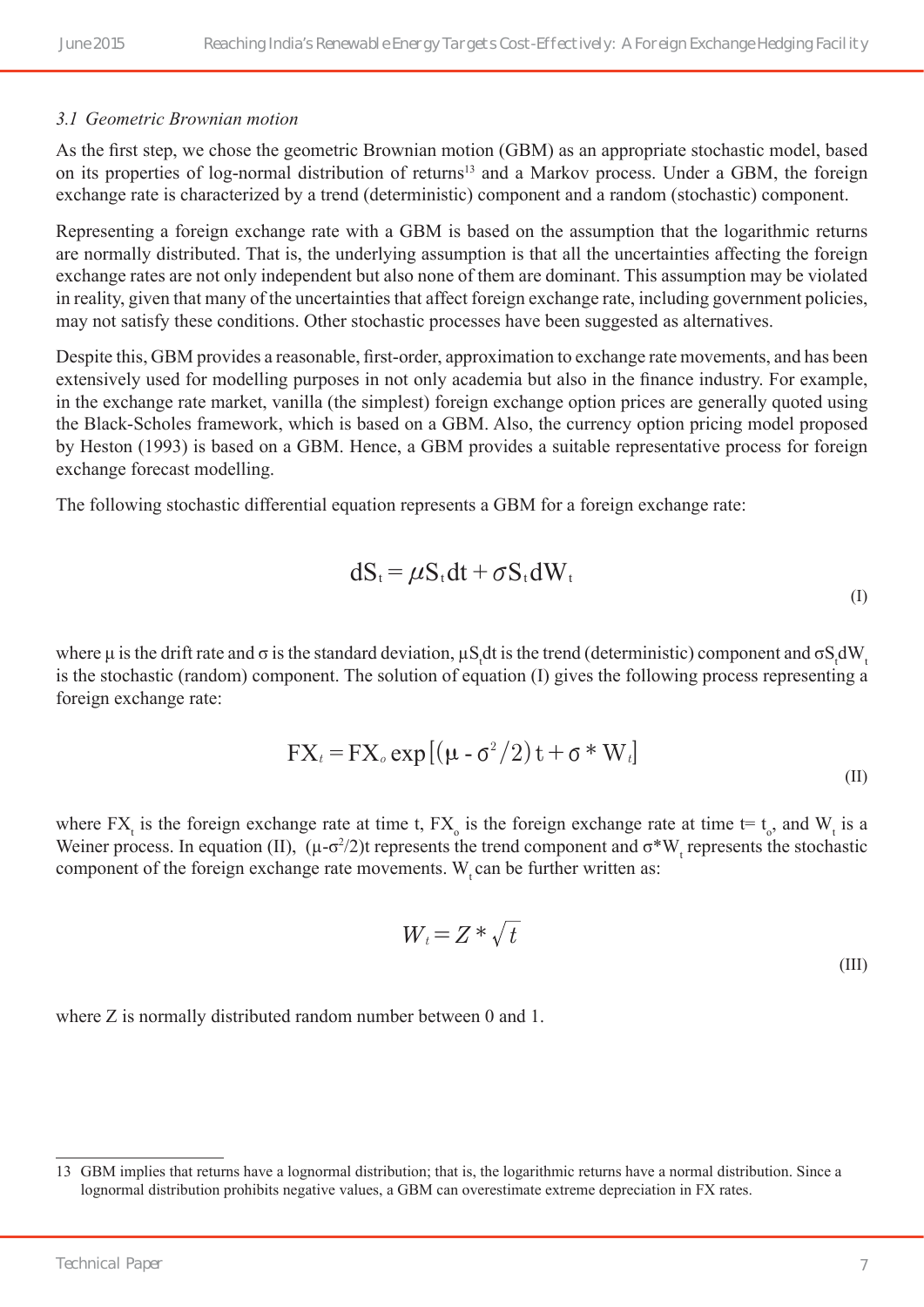#### *3.2 Extracting* μ *and* σ *for a GBM: The maximum likelihood estimation (MLE)*

To use a GBM for forecasting purposes, we need to estimate two key parameters of the GBM – the μ and σ. μ can be derived from historical values of foreign exchange rates or from inflation (or interest rate) differential. However, deriving μ from inflation differential would lean towards theories of a partial equilibrium model, which don't appear to hold for the INR-USD exchange rate. σ can be taken either as a constant or be modelled as a dynamic function of time (Heston, 1993). However, it is not uncommon to take implied volatility as a constant – for example, while pricing vanilla foreign exchange options.

We assumed that a historical foreign exchange rate time series can provide reliable estimates of trend and random components in the foreign exchange rate movements. Therefore, the key parameters for the GBM were estimated from the history of the INR-USD foreign exchange rate.

To find μ and σ that yield the best fit to any historical dataset, we used maximum likelihood estimation (MLE) – that is, we derived the most likely parameters of a GBM that would represent this dataset. The following closed form expressions for the mean and variance of the log returns samples  $x_i = \log FX_{t_i} - \log FX_{t_{i-1}}$ , were used as the MLE estimates: $14$ 

$$
m = \sum x_i / n; v = \sum (x_i - m)^2 / n
$$
\n<sup>(IV)</sup>

where  $m = (\mu - \sigma^2/2)$ ,  $v = \sigma^2$ , and "n" is the number of samples. Given "m" and "v",  $\mu$  and  $\sigma$  can be calculated in a straightforward manner.

For forecasting purposes, to model for the case that the foreign exchange rate on the day of INR-USD conversion may be higher than the yearly average, we focused on the yearly maximum foreign exchange time series. Based on the 20-year data (1995-2014),<sup>15</sup> MLE provided m = 0.0292 and v = 0.00543, resulting in  $\mu$  = 0.0319 and  $\sigma$  = 0.0737.

#### *3.3 Forecasting foreign exchange rates: Monte-Carlo simulations*

For the foreign exchange rate forecast for 2015-2024 ( $t = 1$  to 10 years), we used:  $FX_0$  (foreign exchange rate at the end of the year 2014) = 63,  $\mu$  = 3.19%,  $\sigma$  = 7.37%. Using the GBM equation (I), we generated 10,000 different foreign exchange rate paths for every time period – that is, for  $t = 1$  to 10 years. We then created histograms – probability distributions – based on each of these 10 sets of 10000 predictions. Figure 1 shows the histogram for the year 2024 (for  $t = 10$ ).

#### *3.4 Results: Foreign exchange forecast for 2015-2024*

On the basis of these histograms, we forecast the long term INR-USD foreign exchange rates for every year over 10 years in Table 1. In this paper, we focus on yearly values only. We forecast yearly maximum values of foreign exchange rates to ensure that we capture the worst case values of foreign exchange rates and, therefore, FXHF net payments, in any year.

<sup>14</sup> These are derived as the solution for the maximum of the log-likelihood function of the underlying probability distribution.  $FX_{t_i}$  denotes the FX rate at time  $t_i$  and  $FX_{t_{i-1}}$  denotes the FX rate at time  $t_{i-1}$ .

<sup>15</sup> The time series data has been taken from the year 1995, given that INR has full current account convertibility since then.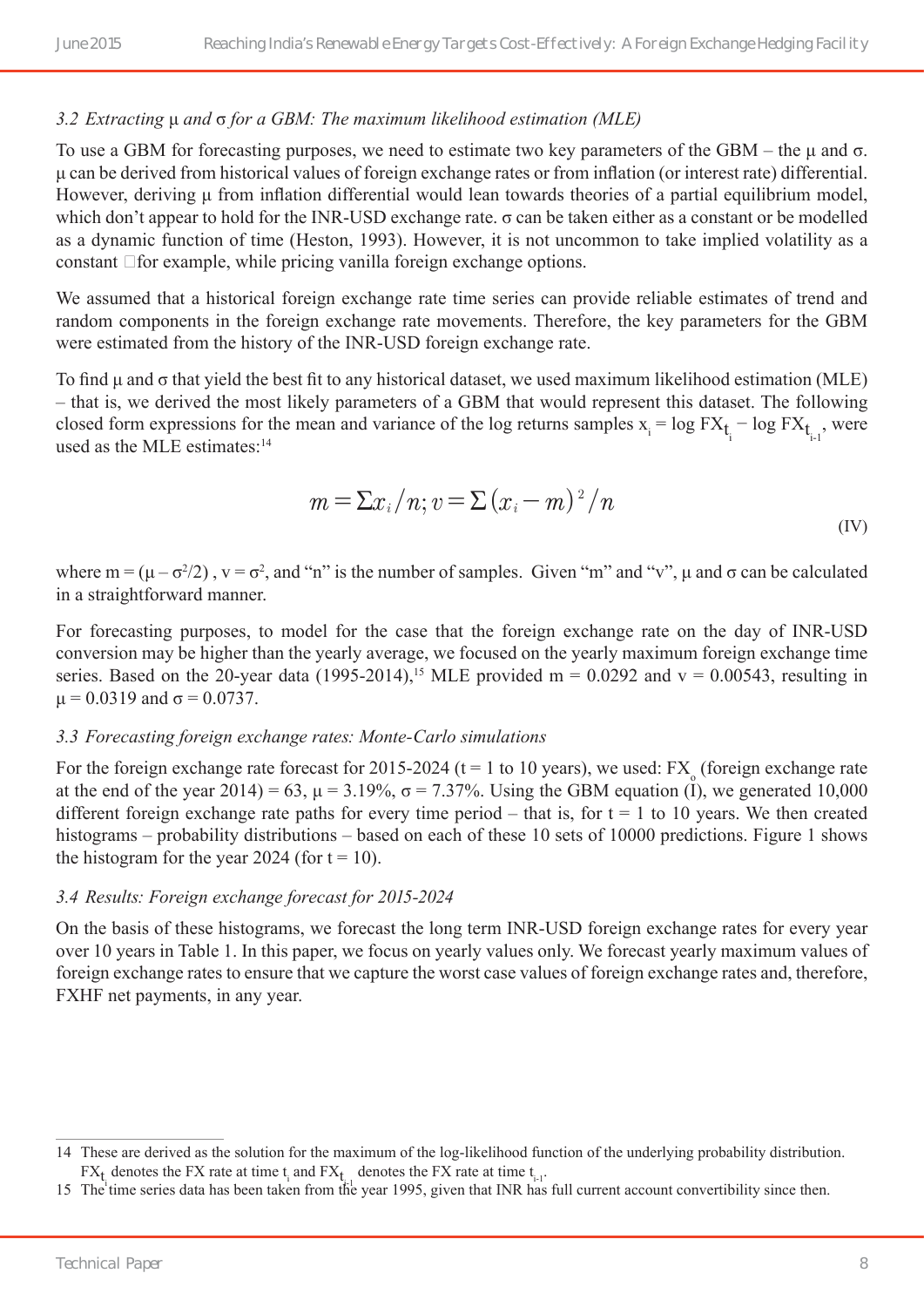#### Figure 1: Histogram of INR-USD forecast in 2024 *Foreign Exchange Rate Forecast, 2024*



These forecast values have associated probability levels (for example, P50, P95, etc.). For example, in year 2015, there is 50% probability that the INR-USD exchange rate would be 1 USD = 65.04 INR or lower (the P50 value), and a 95% probability that the INR-USD exchange rate would be 1 USD = 72.95 INR or lower (the P95 value). The foreign exchange forecast with an associated probability of 50% is taken as the expected foreign exchange rate, which facilitates the calculation of the expected cost of FXHF. The foreign exchange forecasts with other levels of probabilities (for example, 95%) facilitate calculations of capital buffer requirements.

|  |  |  |  | Table 1: Yearly maximum foreign exchange forecast for the period 2015-2024 (in INR) |  |
|--|--|--|--|-------------------------------------------------------------------------------------|--|
|--|--|--|--|-------------------------------------------------------------------------------------|--|

| Year |            | Probability Levels |        |                 |
|------|------------|--------------------|--------|-----------------|
|      | <b>P50</b> | P75                | P85    | P <sub>95</sub> |
| 2015 | 65.04      | 68.29              | 70.03  | 72.95           |
| 2016 | 67.16      | 71.9               | 74.45  | 78.73           |
| 2017 | 69.33      | 75.35              | 78.58  | 84              |
| 2018 | 71.58      | 78.77              | 82.63  | 89.11           |
| 2019 | 73.91      | 82.22              | 86.68  | 94.17           |
| 2020 | 76.31      | 85.72              | 90.78  | 99.27           |
| 2021 | 78.78      | 89.3               | 94.45  | 104.44          |
| 2022 | 81.34      | 92.97              | 99.22  | 109.71          |
| 2023 | 83.98      | 96.74              | 103.59 | 115.1           |
| 2024 | 86.7       | 100.62             | 108.09 | 120.64          |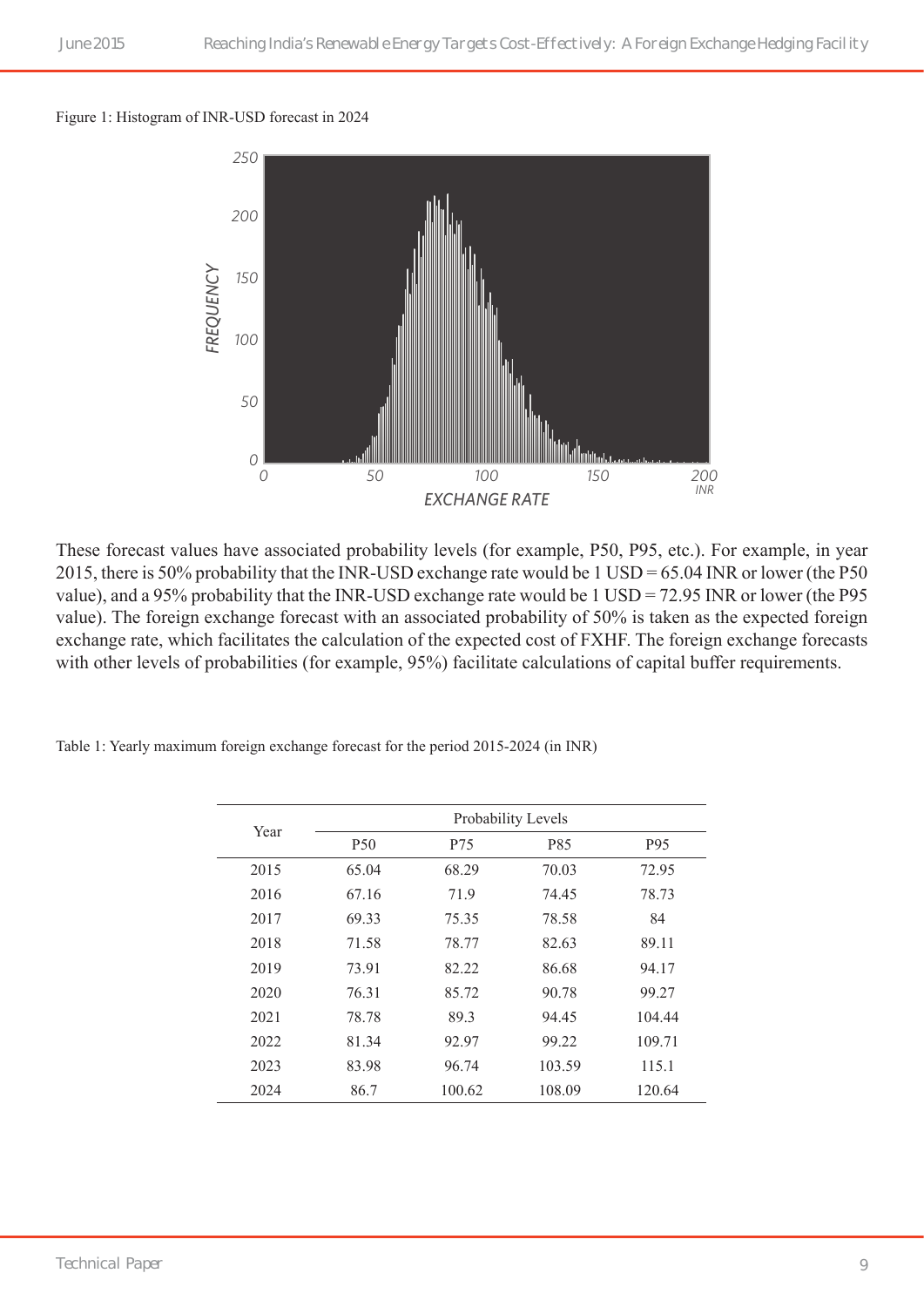#### **4. The impact of the FXHF: Hedging costs and government cost of support**

#### **The FXHF, with an expected cost of 3.5 percentage points, may reduce hedging costs by nearly 50%, the delivered cost of renewable energy by up to 19%, and the cost of support by up to 54%.**

In Section 3, we forecasted long-term foreign exchange rate values using a representative stochastic model. These forecasted values have associated probability levels. We took the foreign exchange forecast with an associated probability of 50% (the P50 level) as the expected foreign exchange rate. Using this expected foreign exchange rate, we can now calculate the expected cost of the FXHF, using an example involving a local currency power purchase agreement.

In our example, the counterparty takes a 10 year USD 10 million loan in 2015, at a fixed interest rate of 5.5% per year. At the initial INR-USD exchange rate (1 USD = 63 INR in 2015), this is equal to INR 630 million. At the fixed USD interest rate of 5.5%, the fixed debt payment obligations are \$1.33 million per year for 10 years. To mitigate foreign exchange risk, the counterparty enters into a contract for differences with the FXHF at a fixed rate of  $1$  USD = 63 INR.

Table 2 shows the payments between the counterparty and the FXHF, including the FXHF net payments. The first row represents the yearly fixed payments that the counterparty would make to the FXHF. These correspond to the yearly \$1.33 million obligations converted to INR using the contract for differences contract rate of 1 USD = 63 INR. The third row represents the expected yearly variable payments that the FXHF is expected to make to the counterparty, by converting the yearly \$1.33 million obligation to INR, and using the expected foreign exchange rates (based on P50 levels). The fourth row – the expected yearly net payments – is the difference between the first two rows.

#### **The FXHF, with an expected cost of 3.5 percentage points, may reduce hedging costs by nearly 50%.**

| Table 2. HAR payments by the counterparty and the FATH               |       |       |       |       |       |        |        |        |        |        |
|----------------------------------------------------------------------|-------|-------|-------|-------|-------|--------|--------|--------|--------|--------|
| Year                                                                 | 2015  | 2016  | 2017  | 2018  | 2019  | 2020   | 2021   | 2022   | 2023   | 2024   |
| Fixed<br>payments from<br>counterparty to<br>FXHF(A)                 | 83.79 | 83.79 | 83.79 | 83.79 | 83.79 | 83.79  | 83.79  | 83.79  | 83.79  | 83.79  |
| Expected<br>foreign<br>exchange rate                                 | 65.04 | 67.16 | 69.33 | 71.58 | 73.91 | 76.31  | 78.78  | 81.34  | 83.98  | 86.70  |
| Expected<br>variable<br>payments<br>by FXHF to<br>counterparty $(B)$ | 86.50 | 89.32 | 92.21 | 95.20 | 98.30 | 101.49 | 104.78 | 108.18 | 111.69 | 115.31 |
| Expected net<br>payments<br>by FXHF to<br>counterparty<br>$(B-A)$    | 2.71  | 5.53  | 8.42  | 11.41 | 14.51 | 17.70  | 20.99  | 24.39  | 27.90  | 31.52  |

 $Table 2: IND$  payments by the counterparty and the  $EVHF$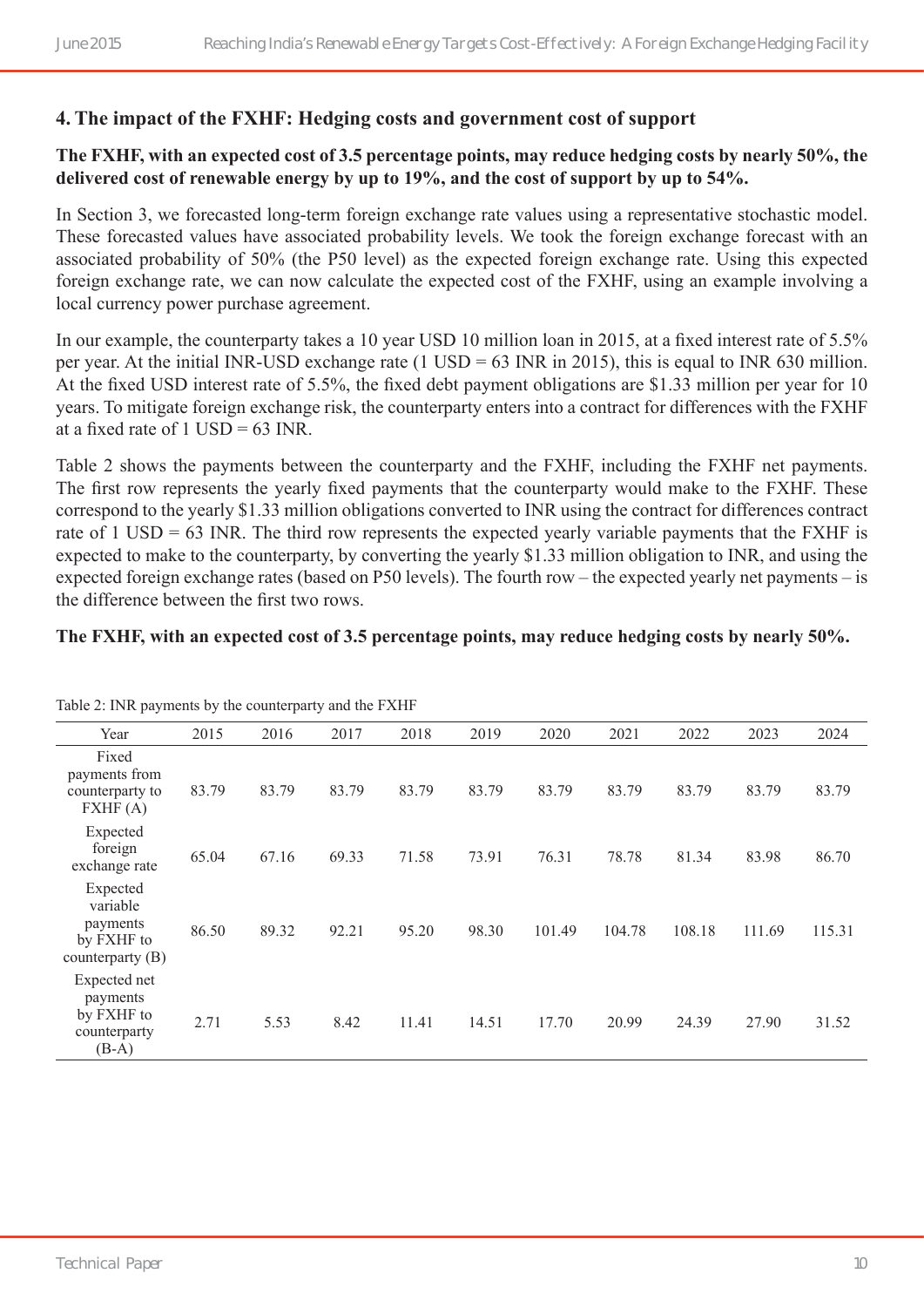Assuming an INR risk-free rate of 7.5%, the expected cost to the FXHF (**the FXHF expected cost**) is the Net Present Value (NPV) of the expected yearly net payments (see Row 4 in Table 2). This can be calculated as INR 100.39 million, or approximately 16% of the INR 630 million loan and (assuming the typical debt to equity ratio of 70:30) approximately 11% of the capital expenditure. At the current capital cost of solar energy (INR 7.13 crore/MW), this amounts to approximately INR 7.95 million/MW.

In other words, for our INR 630 million loan, an amount equal to INR 100.39 million, when put in a risk-free account, would take care of the expected devaluation of the INR against the USD under our representative probabilistic model. Given that an annuity of 3.5% on the original INR 630 million loan has the same net present value of INR 100.39 mllion, this indicates that the expected cost of the FXHF is approximately 3.5 percentage points.

Depending on policy choice, this FXHF expected cost of 3.5 percentage points can be passed on to the counterparty, still resulting in a reduction of approximately 3.5 percentage points in the cost of hedging and, therefore, the cost of debt. That is, compared to the cost of currency hedging in the market at 7 percentage points, hedging via the FXHF would likely be approximately 50% cheaper.

#### **The FXHF may reduce the delivered cost of renewable energy by up to 19% and the cost of support by up to 54%.**

The impact of the FXHF on the delivered cost of renewable energy would depend on policy. The FXHF can take one of the following design features:

- The expected cost of the FXHF is borne by the Government. The rationale for this could be that this is similar to an interest subsidy (CPI, 2014).
- The expected cost of the FXHF is passed onto the counterparty either as a one-time fee (of INR 100.39 million) or as annual interest payments (of 3.5 percentage points).

The FXHF would reduce the delivered cost of renewable energy by reducing the cost of debt and, therefore, the cost of capital through a reduction in the cost of debt and an increase in the debt to equity ratio. This would then reduce the total cost of support –the total subsidies required – for renewable energy (CPI, 2014).16 We calculate the impact on the delivered cost of renewable energy as well as the cost of support using our cashflow models (CPI, 2014). When the expected cost of the FXHF is passed onto the counterparty, under a local currency power purchase agreement, it is passed on as an increase in the levelized cost of electricity; whereas, under a hard currency power purchase agreement, it is passed on as a surcharge on the consumers.

We find that, if the FXHF expected cost is borne by the government, the cost of debt for the counterparty can be reduced by 7 percentage points and, therefore, the delivered cost of renewable energy by 19% and the cost of support by 54%. However, if the expected cost of the FXHF is passed onto the counterparty, the FXHF can reduce the cost of debt by approximately 3.5 (or 7) percentage points if the power purchase agreement is local currency (or hard currency) and, therefore, the delivered cost of renewable energy by approximately 9% and the cost of support by 33%.17 The gains typically arise due to substituting expensive equity with cheaper debt, especially as projects optimize leverage (CPI, 2014).

<sup>16</sup> This includes: The feed-in premium embedded in a renewable energy power purchase agreement; other subsidies such as an interest subsidy; and, changes in taxes.

<sup>17</sup> The reduction in the delivered cost of renewable energy is similar for local and hard currency power purchase agreements. In the former, the impact on the cost of debt is reflected in the levelized cost for the project; and in the latter, the impact is a direct surcharge of INR 0.64/kWh or 9.8% of unsubsidized tariff.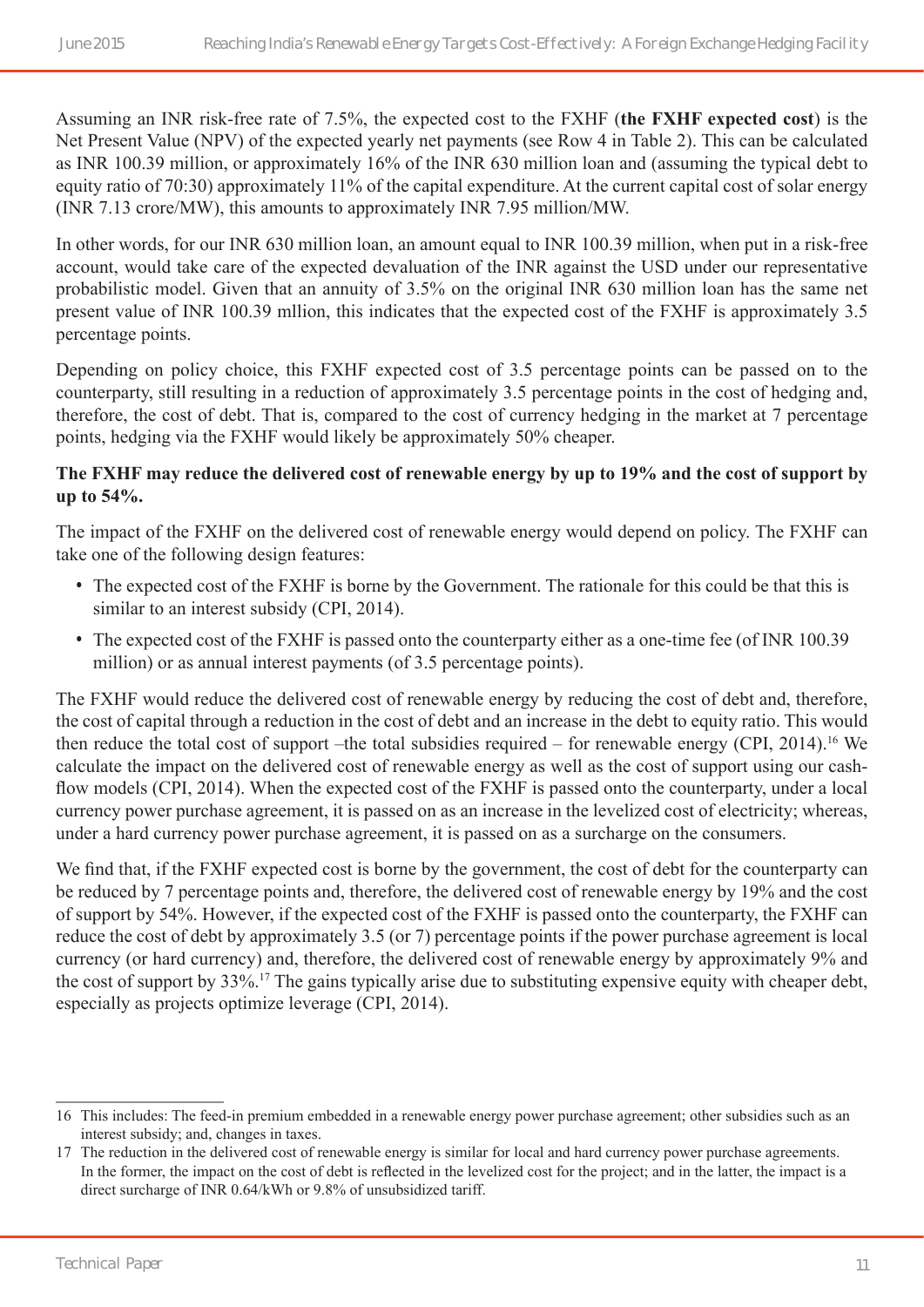| Power Purchase Agreement | Scenario                                                          | Net cost of debt to<br>project developer | Approximate reduction in delivered<br>cost of renewable energy |
|--------------------------|-------------------------------------------------------------------|------------------------------------------|----------------------------------------------------------------|
|                          | Expected cost of the FXHF is<br>borne by the government           | 5.50%                                    | 19%                                                            |
| Local currency           | Expected cost of the FXHF is<br>passed onto the project developer | $9.00\%$                                 | 9%                                                             |
|                          | Expected cost of the FXHF is<br>borne by the government           | 5.50%                                    | 19%                                                            |
| Hard currency            | Expected cost of the FXHF is<br>passed onto to the off-taker      | 5.50%                                    | 9.8%                                                           |

#### Table 3: Impact of the FXHF on the delivered cost of renewable energy

#### **5. Risk considerations in an FXHF**

**To safeguard the FXHF against unexpected and extreme foreign exchange rate movements, a capital buffer is one option to consider; achieving India's sovereign rating of BBB- would require this buffer to be approximately 30% of the size of the loan; and, the market cost of maintaining this buffer could be as high as 79% of the expected cost.**

We note that the FXHF, as discussed so far, is similar to ones discussed in government announcements.<sup>18</sup> However, this mechanism examines only the expected movements in foreign exchange rates, and ignores two key issues.

First, what would happen in the presence of unexpected and extreme movements in foreign exchange rates? In this case, even if the FXHF is sized to take care of expected movements, the whole FXHF may be wiped out due to unexpected and extreme movement in any particular year. Second, the large difference between the FXHF expected cost and the cost of a market hedge – 3.5 percentage points in our example – raises questions about what causes the difference, and the role of market risk (due to volatility of foreign exchange movements).

#### **A capital buffer is one option to cover unexpected and extreme movements in foreign exchange rates.**

The expected cost to the FXHF takes into account the likely foreign exchange rate movements. But, unexpected and extreme movements in foreign exchange rates can put a severe strain on the FXHF, potentially causing it to default, thereby putting the counterparty at risk.

One way to deal with this is for the guarantor (the government) to take the risk of unexpected and extreme foreign exchange movements in the form of a sovereign guarantee – either explicit or implicit. One potential option for this is a capital buffer in a standalone facility, which may be funded by the National Clean Energy Fund (NCEF), for example.

The capital buffer would be the amount needed beyond the FXHF expected net payment to ensure that the 10 year default probability of the FXHF is below a pre-specified threshold. This capital buffer requirement would depend on the risk exposure that the FXHF is designed to cover – for example, the capital buffer requirement to provide a lower probability of default (for example, 5%) would be higher than the capital buffer requirement to provide a higher probability of default (for example, 10%).

<sup>18</sup> [http://economictimes.indiatimes.com/industry/energy/power/power-minister-piyush-goyal-eyes-bidding-in-dollar-to-cut](http://economictimes.indiatimes.com/industry/energy/power/power-minister-piyush-goyal-eyes-bidding-in-dollar-to-cut-solar-tariff/articleshow/46684838.cms)[solar-tariff/articleshow/46684838.cms](http://economictimes.indiatimes.com/industry/energy/power/power-minister-piyush-goyal-eyes-bidding-in-dollar-to-cut-solar-tariff/articleshow/46684838.cms)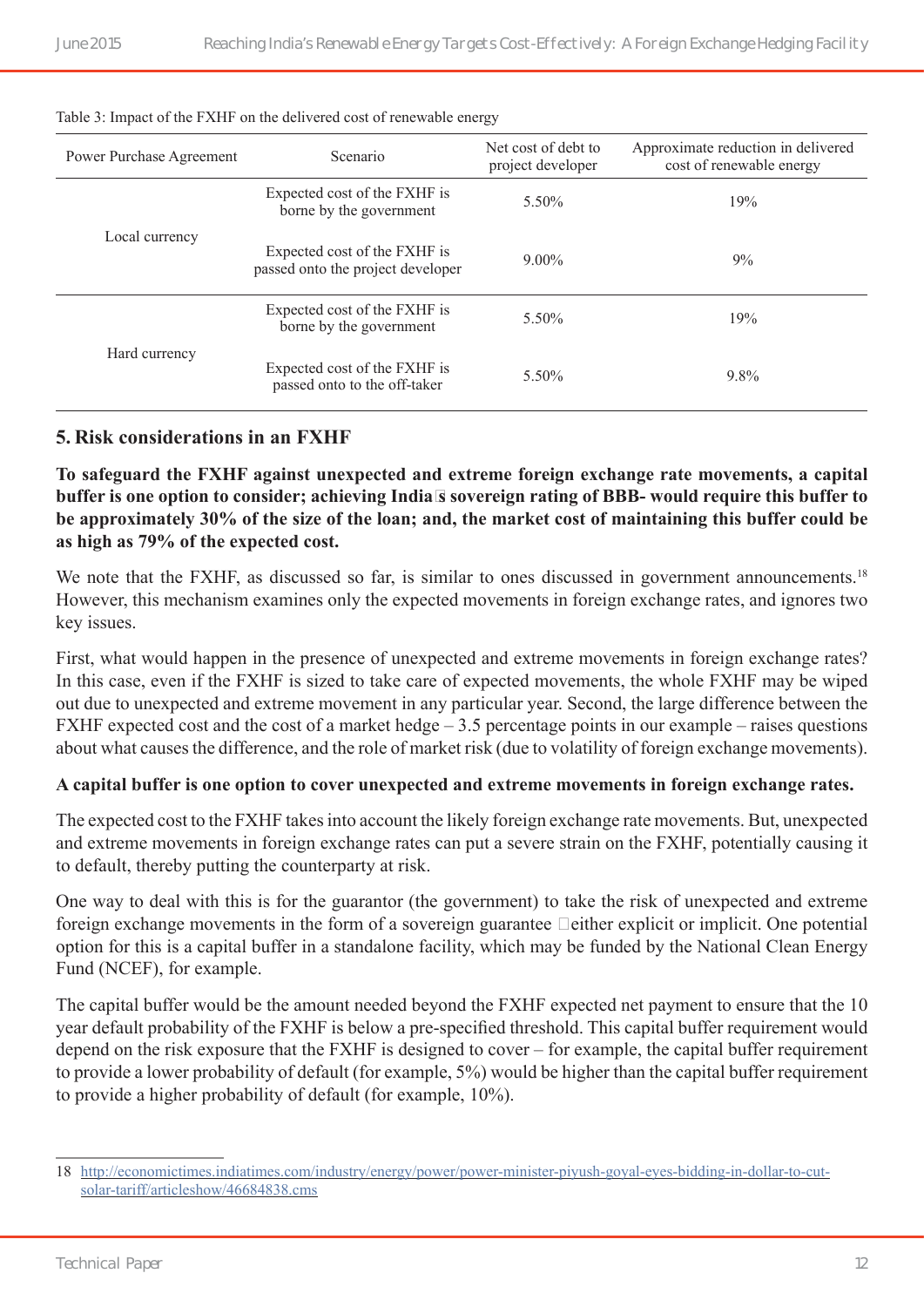Table 4 provides the cumulative capital buffer requirements for different 10 year probabilities of default. It is evident that the capital buffer requirement is zero if the 10 year probability of default is 50% or higher, and that the capital buffer requirement grows as the 10 year probability of default goes down.

The capital buffer is assumed to be invested in a risk-free INR security and, therefore when needed, may help address unexpected and extreme movements in foreign exchange rates. Given expected movements in currency, if funded by a corpus such as the NCEF, the capital buffer may not have direct cost implications. It is possible, however, to fund the capital buffer by levying a surcharge (under a hard currency power purchase agreement) with direct cost implications, which we explicitly calculate.

| Probability of<br>default of the              | Cumulative capital<br>buffer requirement | Cumulative capital<br>buffer requirement | Cumulative capital<br>buffer requirement | Surcharge in a hard currency power<br>purchase agreement |                              |  |
|-----------------------------------------------|------------------------------------------|------------------------------------------|------------------------------------------|----------------------------------------------------------|------------------------------|--|
| for 10 years<br><b>FXHF</b><br>(as % of loan) |                                          | for 10 years<br>(as % of capex)          | for 10 years<br>$(INR$ million/ $MW$ )   | (INR/kWh)                                                | (% of unsubsidized<br>tariff |  |
| 50%                                           | $\theta$                                 | $\theta$                                 | $\overline{0}$                           | $\theta$                                                 | $0\%$                        |  |
| 25%                                           | 11.72%                                   | $8.20\%$                                 | 5.84                                     | 0.47                                                     | 6.56%                        |  |
| 15%                                           | 17.95%                                   | 12.56%                                   | 8.95                                     | 0.73                                                     | $10.20\%$                    |  |
| $5\%$                                         | 28.58%                                   | $20.00\%$                                | 14.26                                    | 1.16                                                     | 16.20%                       |  |
|                                               |                                          |                                          |                                          |                                                          |                              |  |

Table 4: Capital buffer requirements for a standalone facility with different probabilities of default

#### **A capital buffer of approximately one-third the size of the underlying loan may help ensure that the FXHF achieves India's sovereign rating.**

Assuming this default probability to be less than 5% over the entire tenor of the FXHF (10 years), the required cumulative capital buffer is INR 180.04 million – about 1.8 times the expected cost, about 29% of the size of the loan, about 20% of capital expenditure at current capital cost for solar, and about a INR 1.16/kWh surcharge. That is, the size of the FXHF would be INR 280.43 million – about 2.8 times the expected cost, about 45% of the size of the loan, and about 30% of the capital expenditure.

Based on cumulative default rates of globally rated bonds, for a 10 year probability of default less than 5% (at P95 level of risk coverage), this FXHF would achieve a credit rating equivalent to India's current sovereign rating of BBB- (see Table 6 in the Appendix). This is commonly known as breaching the sovereign ceiling, given that risk coverage beyond this level would not be necessary or required.

#### **The difference between the cost of currency hedging in the market and the FXHF expected cost is largely due to the cost of maintaining a capital buffer.**

The difference between the market cost of hedging and the FXHF expected cost can be attributed to a combination of factors including: risk-premium, liquidity-premium,<sup>19</sup> and regulation costs.

<sup>19</sup> The market charges a liquidity premium for a cross currency swap, which can be derived from the cross currency basis spread.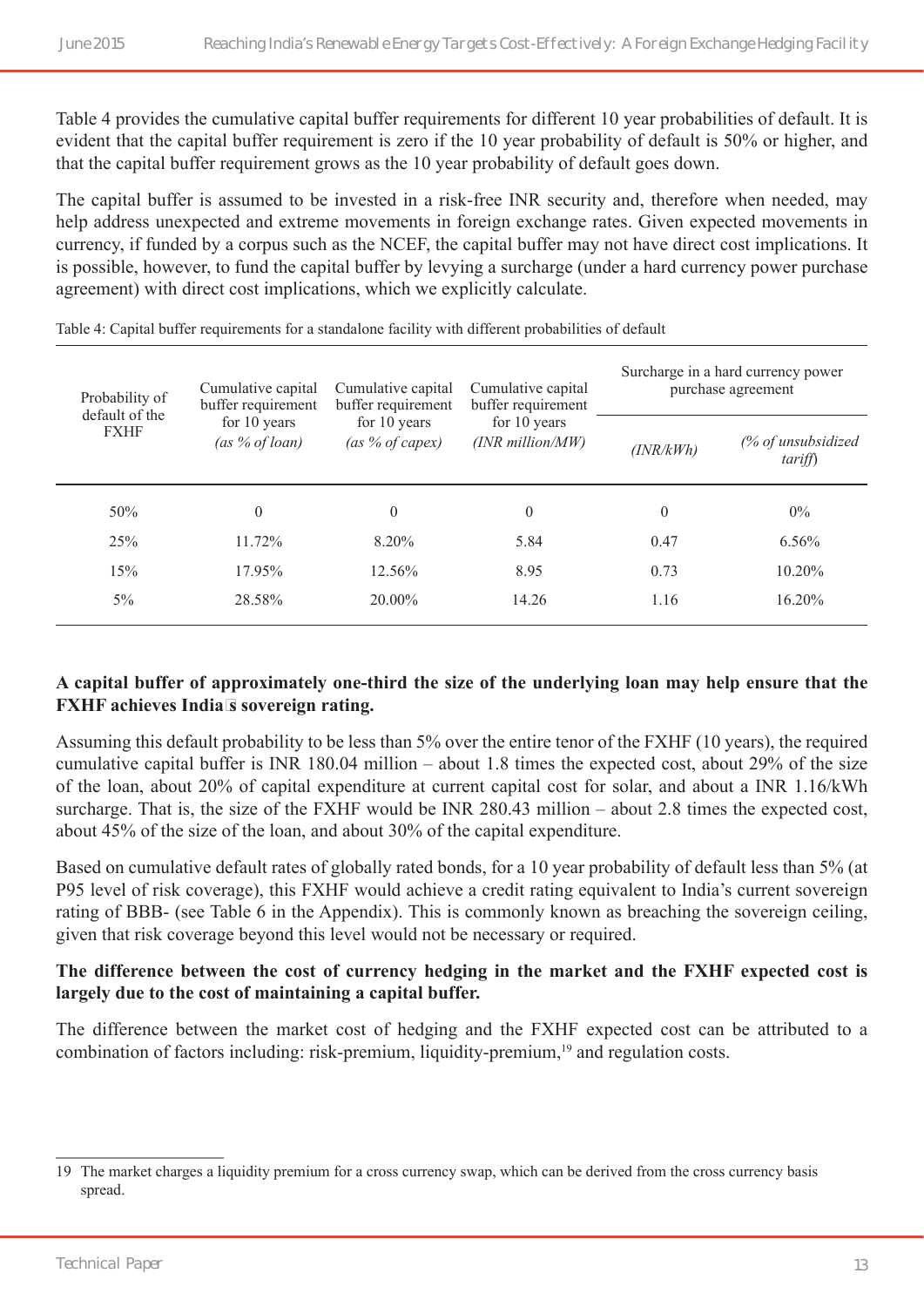Risk-premium essentially means that the market views FX hedging as a risky activity due to the volatility of FX rate movements and, therefore, the market price of the hedge includes a premium to compensate investors for the "market" risk they are taking; in a way very similar to other risky investments, such as equities. The risk-premium can also be thought of as the premium demanded, over and above the FXHF expected cost, to keep the capital buffer that covers for unexpected and extreme movements in foreign exchange rates.

Liquidity-premium would exist in illiquid FX markets, where investors may demand a premium for holding an illiquid asset. Regulation costs are related to costs due to regulations, such as Basel III capital requirements. For example, Basel III's credit value adjustment charge (CVA) can add up to 55 basis points to the cost of a 10 year cross currency swap.20 However, the INR-USD hedge market is fairly liquid up to 10 years and, therefore, a significant liquidity premium is unlikely.

We calculate the risk-premium using standard FX option-pricing theory. We first find the expected cost of providing a hedge. This includes the risk-premium and, therefore, we call this the **expected market risk adjusted cost** of providing a currency hedge. We then subtract the FXHF expected cost of 3.5 percentage points from the expected market risk adjusted cost to find the risk-premium.

We calculate the expected market risk adjusted cost as 6.26 percentage points and, therefore, the risk-premium as 2.76 percentage points. This largely explains the difference between the FXHF expected cost of 3.5 percentage points and the cost of currency hedging in the market of 7 percentage points. The remaining difference of 0.74 percentage points can be attributed to liquidity premium and transaction costs related to regulation cost.

To find the risk-adjusted market cost, we model the contract for differences between the FXHF and the counterparty as a series of pairs of call and put options at the strike price equal to the fixed foreign exchange rate – at 1 USD = 63 INR. In each of the ten call-put pairs, at the strike price of 1 USD = 63 INR, the FXHF would sell the counterparty a call option – the option to buy 1 USD at 63 INR – and the counterparty would sell the FXHF a put option – the option to sell 1 USD at 63 INR.

The difference between the costs of the call and put options in any particular year, which would be calculated using option-pricing theory, would be the expected risk-adjusted market cost for the contract for that year. The net present value of all the yearly expected risk-adjusted market costs would then provide the expected riskadjusted market cost for series of pair of options. We use the currency option pricing formulae provided by Biger and Hull (1983) to calculate the cost of call and put foreign exchange options, as follows:

$$
C = e^{-rT} S \cdot N \left\{ \frac{\ln (S/X) + [r - r^* + (\sigma^2/2)]T}{\sigma \sqrt{T}} \right\}
$$

$$
- e^{-rT} X \cdot N \left\{ \frac{\ln (S/X) + [r - r^* - (\sigma^2/2)]T}{\sigma \sqrt{T}} \right\}
$$
(V)

$$
P = C + Xe^{-rt} - Se^{-rt}
$$
\n<sup>(VI)</sup>

<sup>20</sup> <http://www.risk.net/risk-magazine/feature/2191990/risk-25-how-basel-iii-is-turning-borders-into-barriers>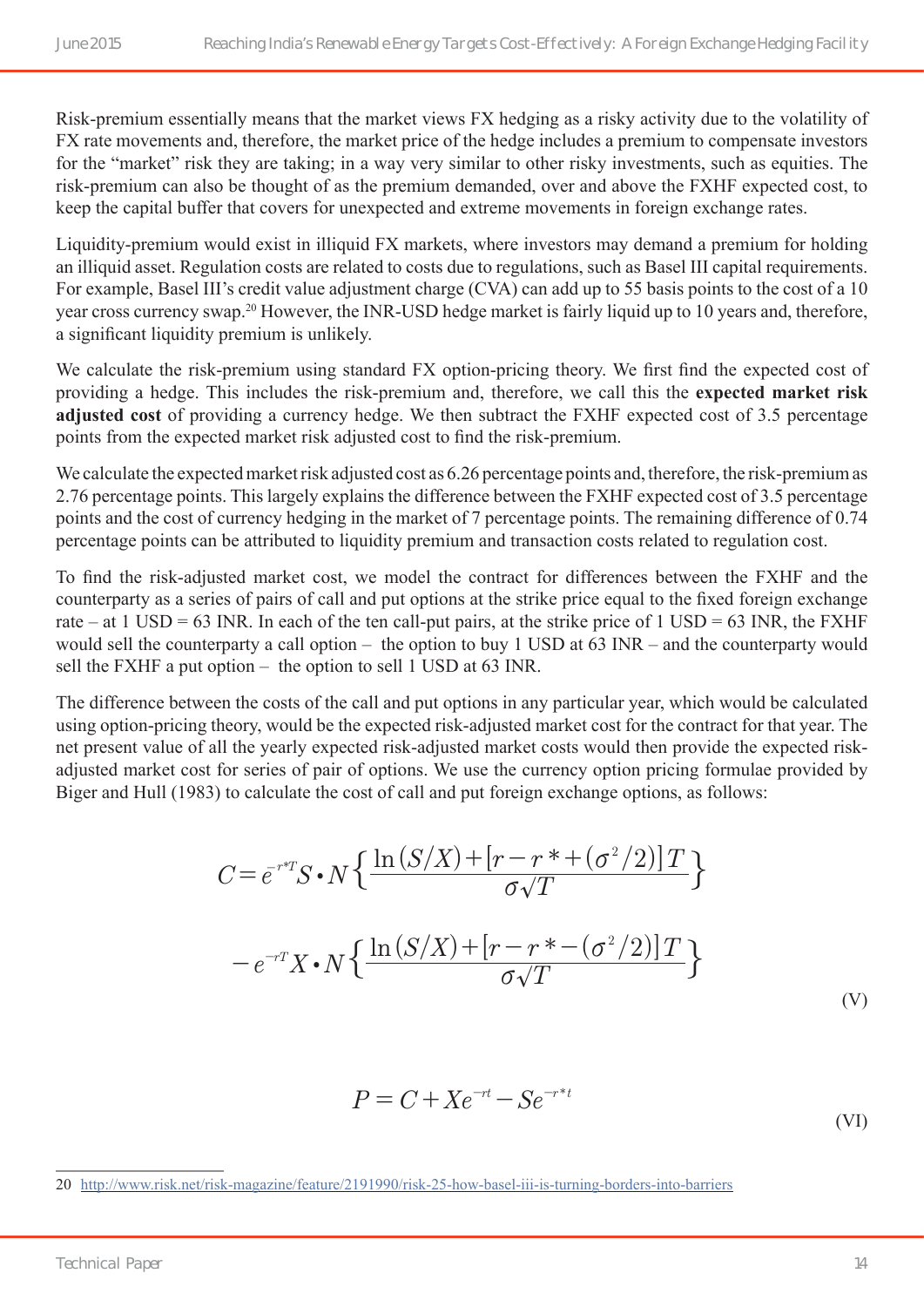where,

- 1. S: spot price of one unit of foreign currency (USD) on the day of contract in this case  $S = INR 63$
- 2.  $\sigma^2$ : instantaneous variance of the return on foreign currency (USD) holding in this case  $\sigma = 7.37\%$
- 3. X: exercise price to purchase one unit of foreign currency (USD) in this case  $X = INR 63$
- 4. T: exercise date in this case,  $T = 1, 2, \ldots, 10$
- 5. r: risk-free rate of interest in the home country (India) in this case  $r = 7.5\%$
- 6.  $r^*$ : risk-free rate of interest in the foreign country (US) in this case  $r^* = 2\%$

Using equation (V and VI), Table 5 provides the costs of the call (Row 2) and put (Row 3) options for yearly 1  $USD = 63$  INR options. The net present value (at the risk-free rate of 7.5%) of the annual differences between the costs of these  $1 \text{ USD} = 63 \text{ INR}$  call and put options is INR 138.46. We then calculate the corresponding net costs for the USD 10 million loan discussed earlier, given that the USD 10 million loan would require ten annual payments of USD 1.33 million. Thus, we calculate the net cost of providing the ten pairs of options for the contract for differences as the net present value of the ten yearly cash flows at the INR risk-free rate as INR 184.16 (= 138.46 \* 1.33) million.

| Time to maturity<br>(in years) |      | 2    | 3    | 4     | 5 <sup>1</sup> | 6     |       |       | 9     | 10    |
|--------------------------------|------|------|------|-------|----------------|-------|-------|-------|-------|-------|
| Cost of a 1 USD<br>Call option | 3.89 | 6.75 | 9.34 | 11.71 | 13.86          | 15.81 | 17.58 | 19.16 | 20.58 | 21.84 |
| Cost of a 1 USD<br>Put option  | 0.58 | 0.45 | 0.32 | 0.23  | 0.16           | 0.11  | 0.08  | 0.06  | 0.04  | 0.03  |

Table 5: Cost of yearly  $1 \text{ USD} = 63 \text{ INR}$  call and put options

This INR 184.16 million is equivalent to a 10 year annuity at 6.26 percentage points per year on the original loan amount of INR 630 million. This is essentially the expected market risk adjusted cost, and is 2.76 percentage points higher than the FXHF expected cost of 3.5 percentage points. That is, the risk-premium discovered by option pricing theory is 2.76 percentage points.

#### **6. Conclusion**

Increasing availability of low-cost, long-term debt will be crucial to achieving India's ambitious renewable energy targets in a cost-effective manner. Cheap foreign debt is a promising source of more capital. However, it requires currency hedging, which can be expensive enough to negate almost all the benefits of foreign debt. A government-sponsored currency hedging mechanism is potentially cheaper than a market-based mechanism, and, therefore, of interest to Indian policymakers.

In this paper, we begin to examine a possible design of a government-sponsored currency hedging facility (FXHF), along with associated cost and risk implications. We analyse the FXHF using a representative stochastic model of foreign exchange rates. Our analysis reveals that the expected cost to provide a 10 year currency hedge via the FXHF is 3.5 percentage points, approximately 50% of the market cost of providing this hedge, or 16% of the underlying loan amount.

If the expected cost of the FXHF is borne by the government, the cost of debt can be reduced by 7 percentage points, the delivered cost of renewable energy by 19%, and the cost of government support by 54%. If the expected cost of the FXHF is passed onto the developer, the cost of debt can be reduced by 3.5 percentage points, the delivered cost of renewable energy by 9%, and the cost of government support by 33%.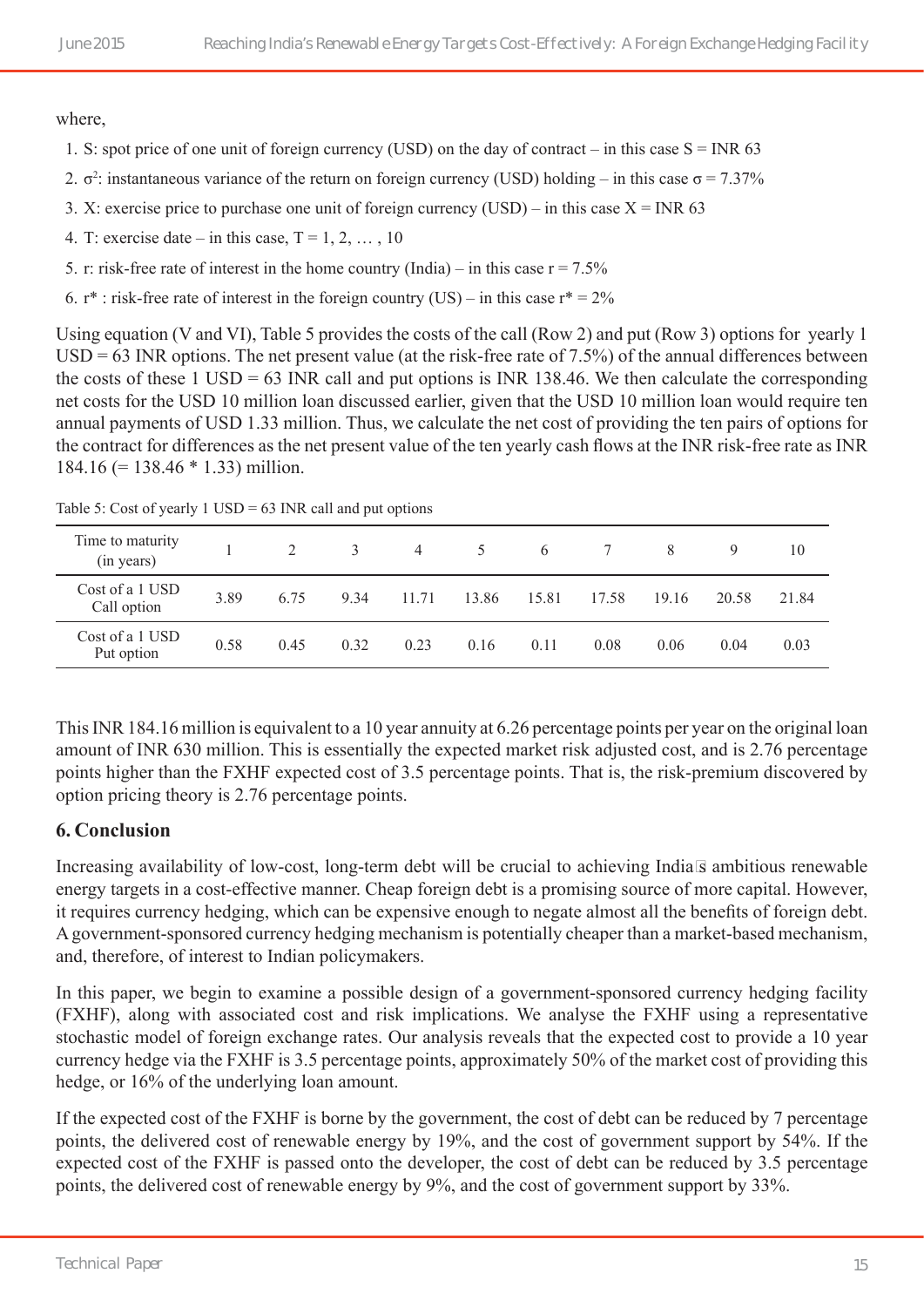However, the government should be aware of the risk exposure of the FXHF. One way to protect against the risk of unexpected and extreme movements in foreign exchange rates, and to ensure that the FXHF does not default, is a capital buffer. For example, for the FXHF to achieve India's current sovereign rating of BBB-, the cumulative capital buffer requirement for 10 years is almost 30% of the underlying loan amount.

The FXHF discussed in this paper can serve as a reference for currency hedging facilities proposed by the government and other institutions, such as multilateral development banks. However, in addition to adequate risk and cost considerations, the FXHF would also need to incorporate clear guidelines and rules, including clear eligibility criteria for project selection and a suitable governance model.

A more detailed design of an FXHF would also require additional analysis, including: assessing additional stochastic processes for the USD-INR foreign exchange rate forecast modelling; assessing the benefits of using stochastic volatility (Heston, 1993) i.e. volatility of volatility; assessing the effect of the FXHF on mobilization of additional foreign debt; and assessing distortive incentive effects of the FXHF in the currency hedging market.